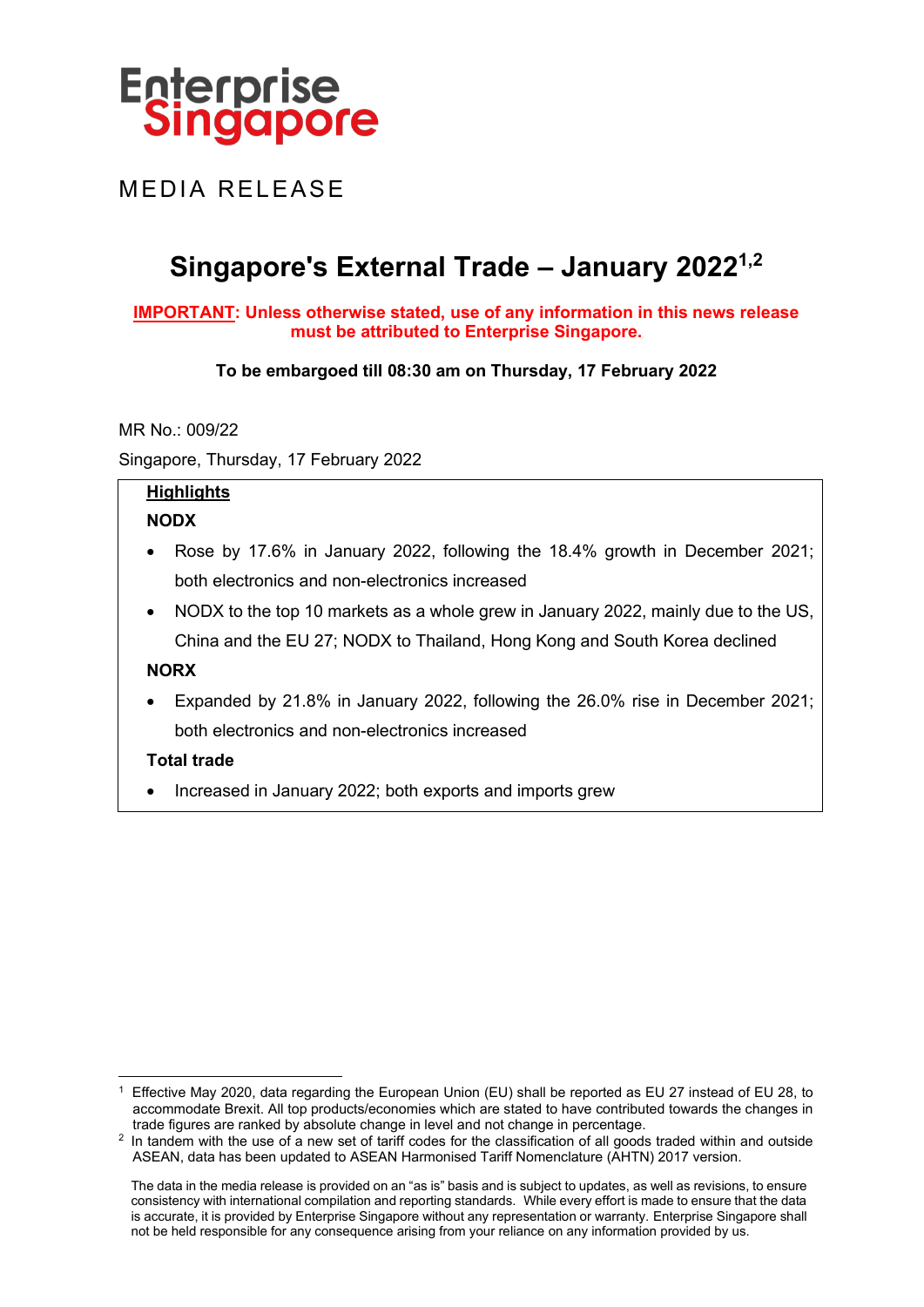# **Overall NODX and NORI Performance**

# **Non-oil Domestic Exports (NODX)**

#### *NODX grew in January 2022; both electronics and non-electronics rose*

1. On a year-on-year (y-o-y) basis, NODX grew by 17.6% in January 2022, following the 18.4% expansion in the previous month. Both electronics and non-electronics increased.



*Note: On a 3-month moving average (3MMA) y-o-y basis, NODX grew by 19.9% in January 2022, following the 20.1% rise in December 2021.*

#### *On a seasonally adjusted basis, NODX grew over the month*

2. On a month-on-month seasonally adjusted (m-o-m SA) basis, NODX increased by 5.0% in January 2022, following the previous month's 2.6% growth. Both electronic and non-electronic domestic exports grew. On a SA basis, the level of NODX reached S\$18.1 billion in January 2022, higher than the previous month's S\$17.2 billion



*Note: On a SA basis, NODX in January 2022 (S\$18.1 billion) was higher than that of the previous month (S\$17.2 billion) and a year ago (January 2021: S\$15.3 billion; 2021's average :S\$16.1 billion).*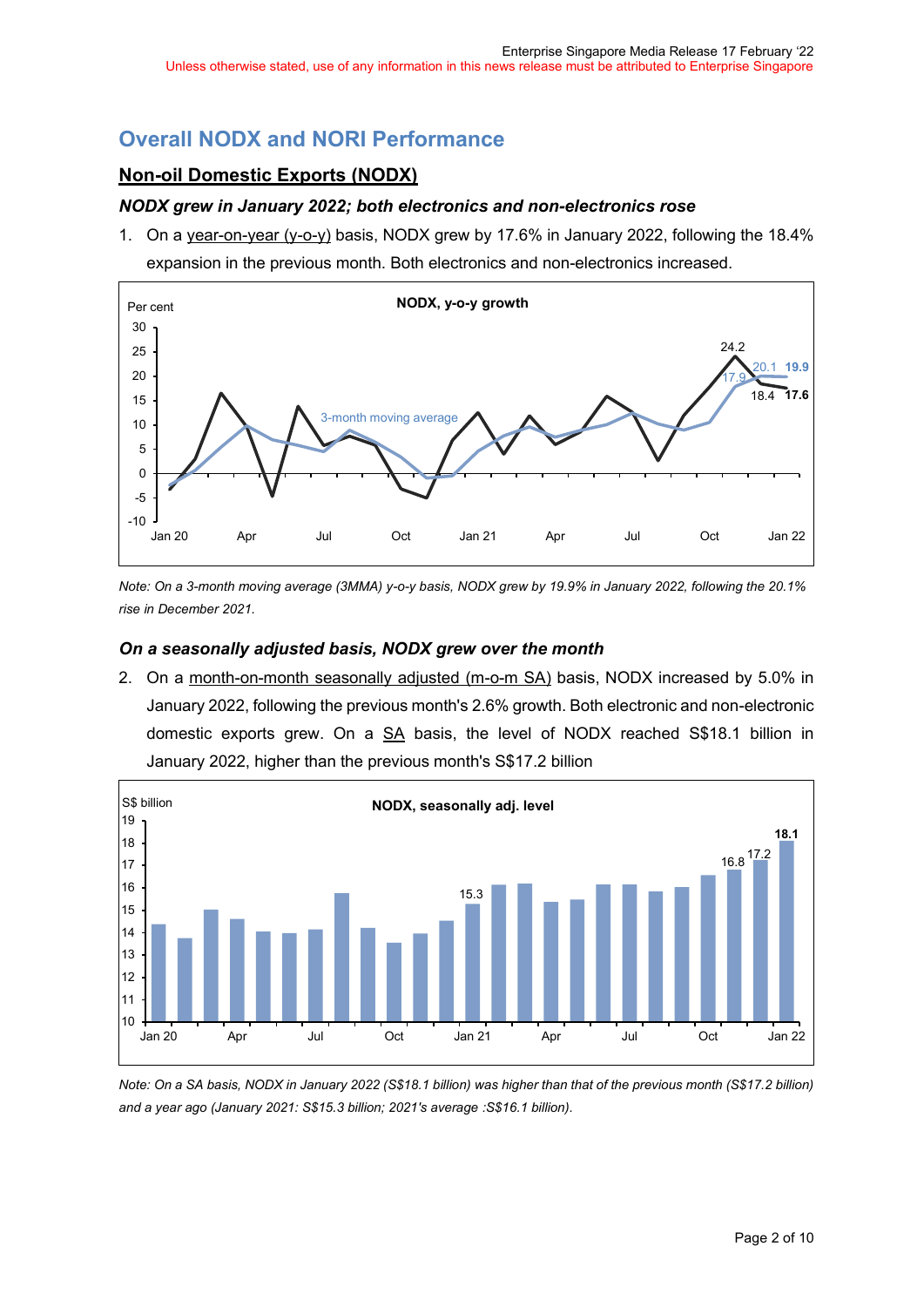## **Non-oil Retained Imports of Intermediate Goods (NORI)**

#### *NORI grew to S\$8.0 billion in January 2022*

3. On a SA basis, NORI grew by S\$0.9 billion from S\$7.1 billion in December 2021 to S\$8.0 billion in January 2022.



*Note: On a SA basis, NORI levels in January 2022 (S\$8.0 billion) were higher than that of the previous month (S\$7.1 billion) and a year ago (January 2021: S\$5.6 billion, 2021's average: S\$6.3 billion).*

# **Performance by Key Trade Components**

## **Total Trade**

## *Total trade grew over the year in January 2022; both exports and imports rose*

- 4. On a y-o-y basis, total trade rose by 25.0% in January 2022, following the 31.4% expansion in the preceding month $3$ . In January 2022:
	- Total exports increased by 22.1%, following the previous month's 28.0% growth.
	- Total imports grew by 28.3%, following the 35.4% expansion in December 2021.

## *On a seasonally adjusted basis, total trade increased over the month*

- 5. On a m-o-m SA basis, total trade rose by 0.1% in January 2022, after the 3.2% growth in December 2021. On a SA basis, the level of total trade reached S\$108.1 billion in January 2022, higher than the previous month's S\$107.9 billion. In January 2022, on a m-o-m SA basis:
	- Total exports increased by 0.2%, after the 1.8% rise in the preceding month.
	- Total imports rose by 0.1%, following the 4.7% growth in December 2021.

<sup>3</sup> Total trade growth in January 2022 reflected the increase of both oil and electronics trade. Oil trade expanded by 43% in January 2022, after a 34% contraction in January 2021, reflecting the lower oil prices a year ago (January 2021: US\$55/barrel; January 2022: US\$87/barrel) (Source: U.S. Energy Information Administration). Amid strong global semiconductor demand, economies such as Taiwan saw its total exports grow y-o-y for the 19th month straight (January 2022: +16.7% to US\$40 billion, electronic exports: +19.7% to US\$16 billion) based on media reports.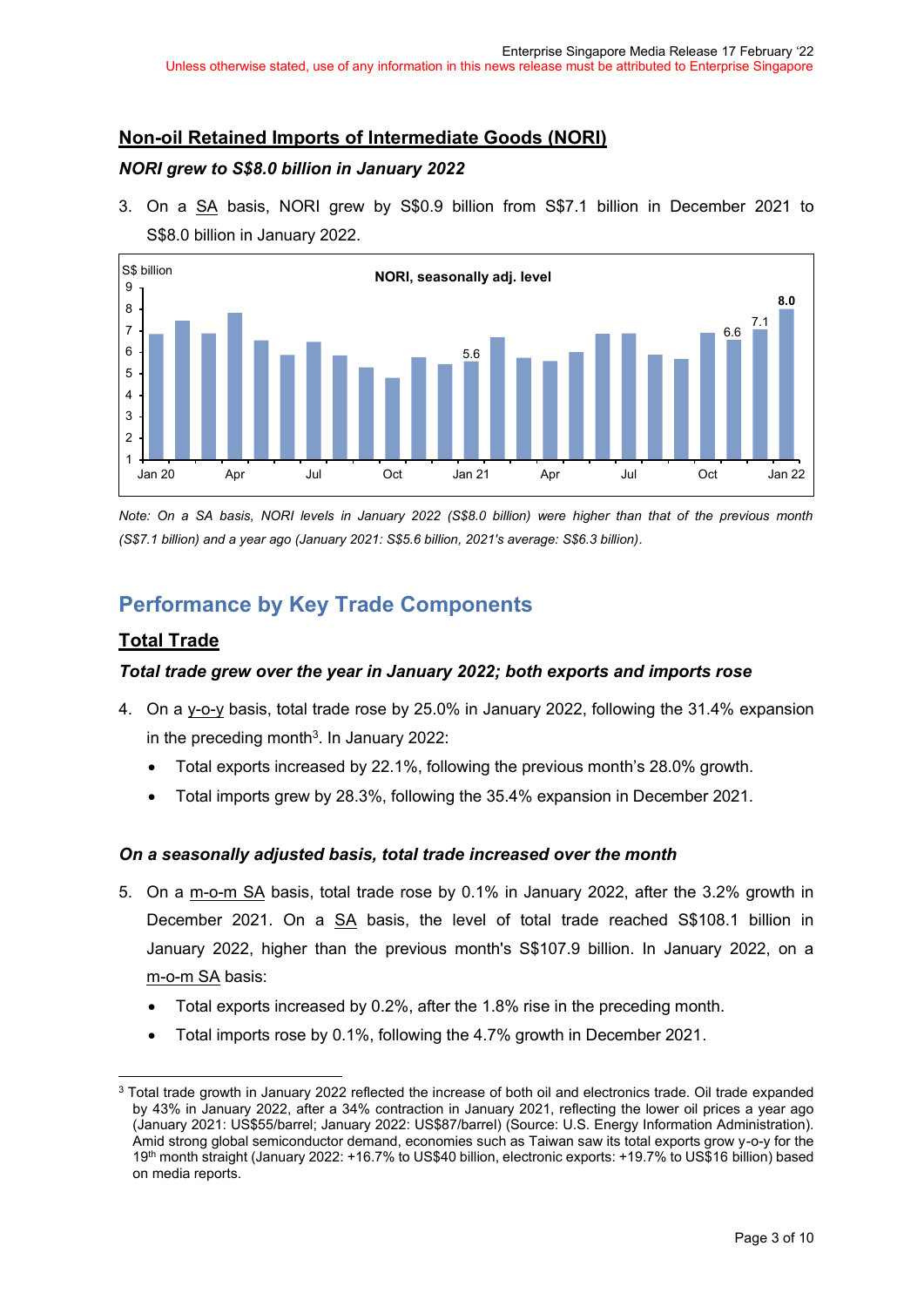

## **Non-oil Domestic Exports (NODX)**

# *NODX grew over the year, mainly due to non-electronics (e.g. structures of ships & boats, specialised machinery and petrochemicals); electronics also grew*

- 6. **Electronic products.** On a y-o-y basis, electronic NODX grew by 14.0% in January 2022, following the 13.6% rise in the previous month. ICs, PCs and disk media products rose by 17.7%, 31.5% and 18.1% respectively, contributing the most to the growth in electronic NODX.
- 7. **Non-electronic products.** On a y-o-y basis, non-electronic NODX expanded by 18.6% in January 2022, following the 19.9% rise in the previous month. Structures of ships & boats, specialised machinery (+37.6%) and petrochemicals (+21.9%) contributed the most to the growth in non-electronic NODX.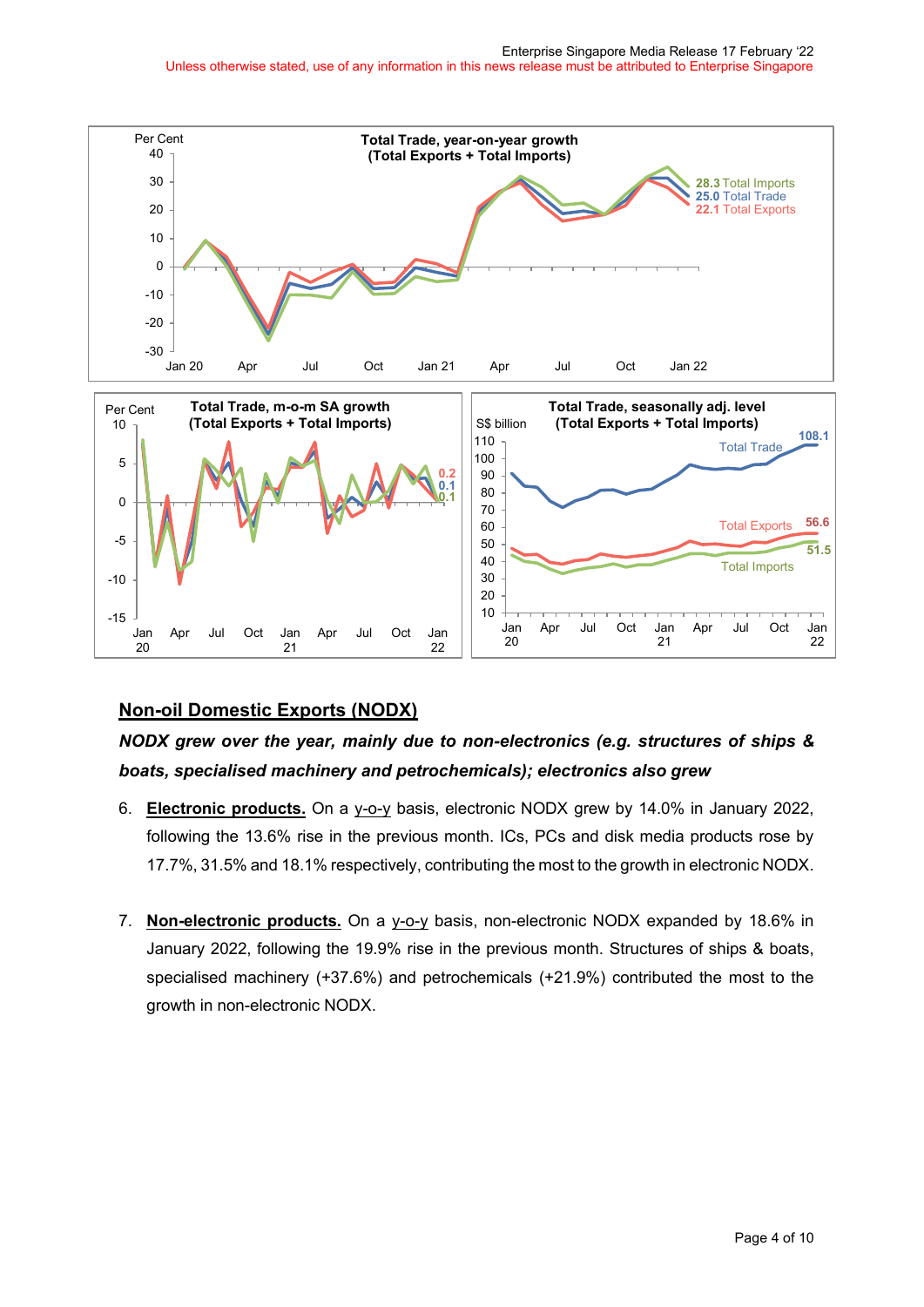#### Enterprise Singapore Media Release 17 February '22

Unless otherwise stated, use of any information in this news release must be attributed to Enterprise Singapore



*NODX to the top 10 markets as a whole rose in January 2022*

- 8. **Top 10 Markets.** NODX to the top 10 markets as a whole rose in January 2022, though NODX to Thailand, Hong Kong and South Korea declined. The largest contributors to the rise in NODX were the US (+45.5%), China (+26.1%) and the EU 27 (+32.2%).
	- NODX to the US expanded by 45.5% in January 2022, after the 25.6% contraction in December 2021, due to structures of ships & boats, specialised machinery (+187.5%) and measuring instruments (+43.2%).
	- NODX to China grew by 26.1% in January 2022, following the 36.3% rise in the preceding month, due to specialised machinery (+58.6%), non-monetary gold and petrochemicals (+15.4%).
	- NODX to the EU 27 rose by 32.2% in January 2022, following the 32.5% growth in the preceding month, due to civil engineering equipment parts, specialised machinery (+67.0%) and pharmaceuticals (+17.0%).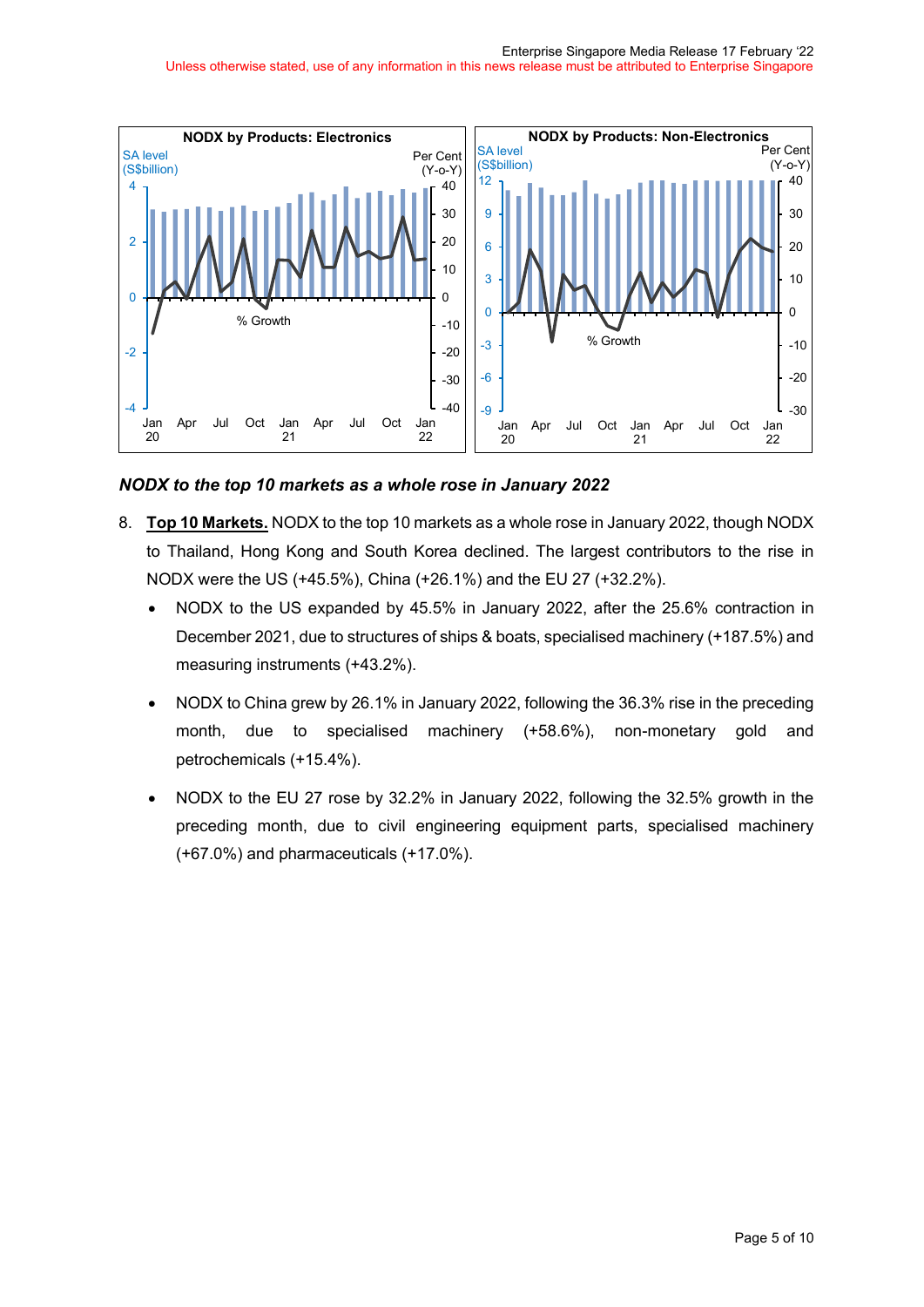

**Non-oil Domestic Exports to Top Markets (% Y-O-Y Growth)**

| Top Market <sup>^</sup> | <b>NODX</b>     |                 | <b>Electronic NODX</b> |                 | <b>Non-Electronic NODX</b> |                 |
|-------------------------|-----------------|-----------------|------------------------|-----------------|----------------------------|-----------------|
|                         | <b>Dec 2021</b> | <b>Jan 2022</b> | <b>Dec 2021</b>        | <b>Jan 2022</b> | <b>Dec 2021</b>            | <b>Jan 2022</b> |
| <b>US</b>               | $-25.6$         | 45.5            | 4.2                    | $-1.5$          | $-30.5$                    | 58.3            |
| China                   | 36.3            | 26.1            | 15.8                   | $-5.4$          | 40.6                       | 33.6            |
| <b>EU 27</b>            | 32.5            | 32.2            | 15.1                   | 32.9            | 35.7                       | 32.1            |
| Malaysia                | 13.0            | 20.1            | 34.3                   | 43.2            | 3.2                        | 7.6             |
| Indonesia               | 66.1            | 29.6            | 30.7                   | 33.0            | 72.8                       | 29.1            |
| Taiwan                  | 16.5            | 13.1            | 17.6                   | 25.2            | 15.7                       | 3.4             |
| Japan                   | 15.5            | 9.3             | 30.2                   | 16.5            | 12.1                       | 7.7             |
| South Korea             | $-16.4$         | $-2.7$          | 41.9                   | 49.5            | $-23.7$                    | $-10.4$         |
| Hong Kong               | 9.2             | $-5.6$          | $-8.5$                 | $-17.3$         | 46.9                       | 24.5            |
| Thailand                | 28.7            | $-23.0$         | 8.3                    | 9.2             | 40.8                       | $-34.9$         |

*^: Ranked by contribution to the yoy change in NODX levels over the year.*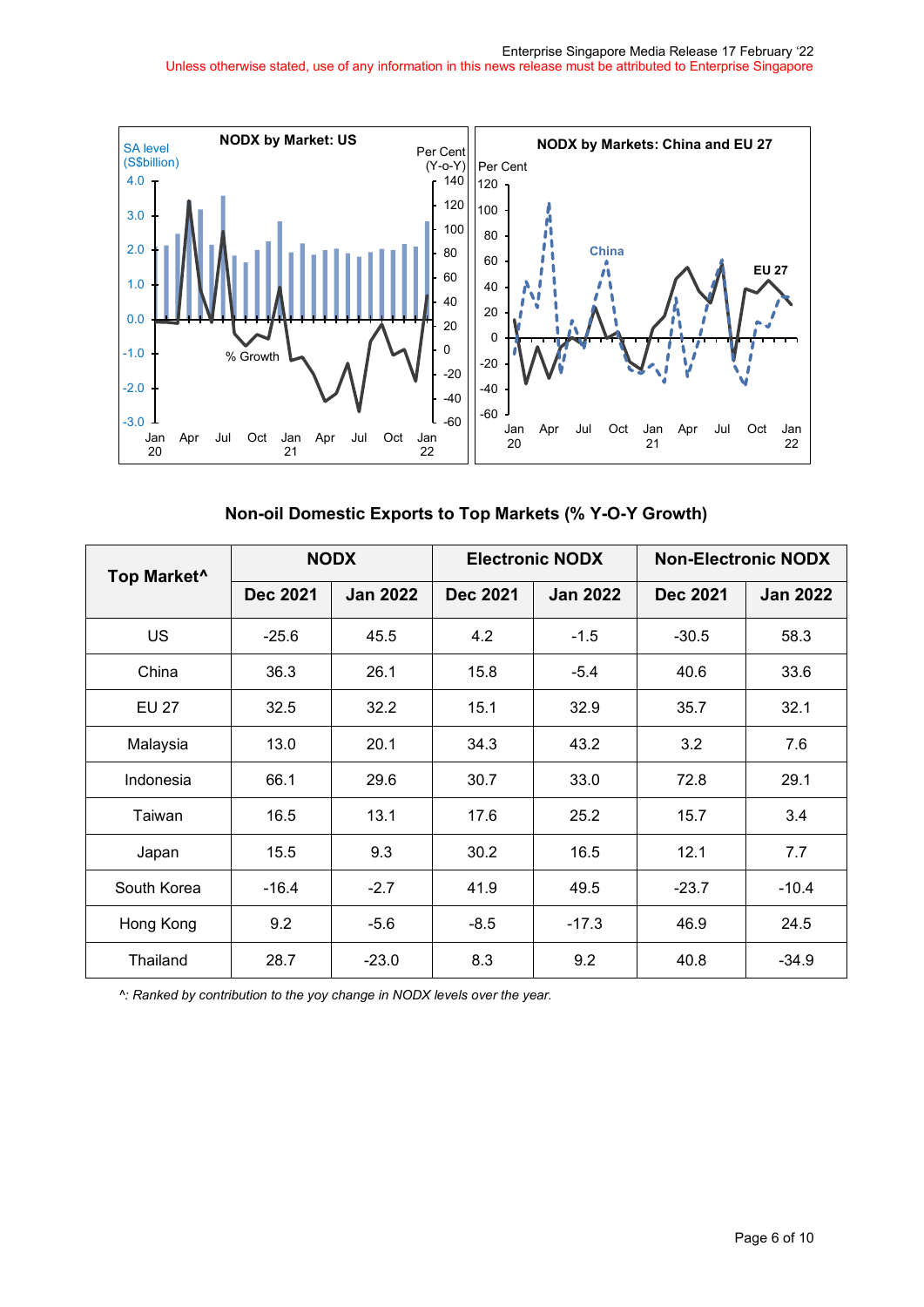# *NODX to emerging markets grew, mainly due to South Asia, the Middle East and Latin America*

9. **Emerging markets4.** NODX to emerging markets rose by 21.6% in January 2022, extending the 38.8% expansion in December 2021. The growth in NODX to emerging markets was mainly due to South Asia (+38.0%), the Middle East (+68.1%) and Latin America (+51.2%).

## **Oil Domestic Exports**

#### *Oil domestic exports grew in nominal terms in January 2022*

- 10. On a y-o-y basis, oil domestic exports expanded by 36.8% in January 2022, following the 62.4% growth in December 2021.
	- Higher exports to Australia (+272.1%), Indonesia (+83.5%) and Liberia (+63.4%) contributed to the y-o-y growth of oil domestic exports.
	- In volume terms, oil domestic exports declined by 10.2% in January 2022, after the 2.0% increase in the previous month.
	- On a m-o-m SA basis, oil domestic exports declined by 9.0% in January 2022, following the 17.3% contraction in December 2021.

## **Non-oil Re-exports (NORX)**

#### *NORX grew over the year; both electronics and non-electronics rose*

11. On a y-o-y basis, NORX grew by 21.8% in January 2022, after the 26.0% expansion in December 2021. Both electronics and non-electronics rose.



*Note: On a 3-month moving average (3MMA) y-o-y basis, NORX grew by 22.7% in January 2022, following the 20.8% rise in December 2021.*

<sup>4</sup> Consisting of the Caribbean, Central Asia, CLMV (Cambodia, Laos, Myanmar and Vietnam), Eastern & Southern Europe (non-EU), Latin America, the Middle East, South Asia and South Africa.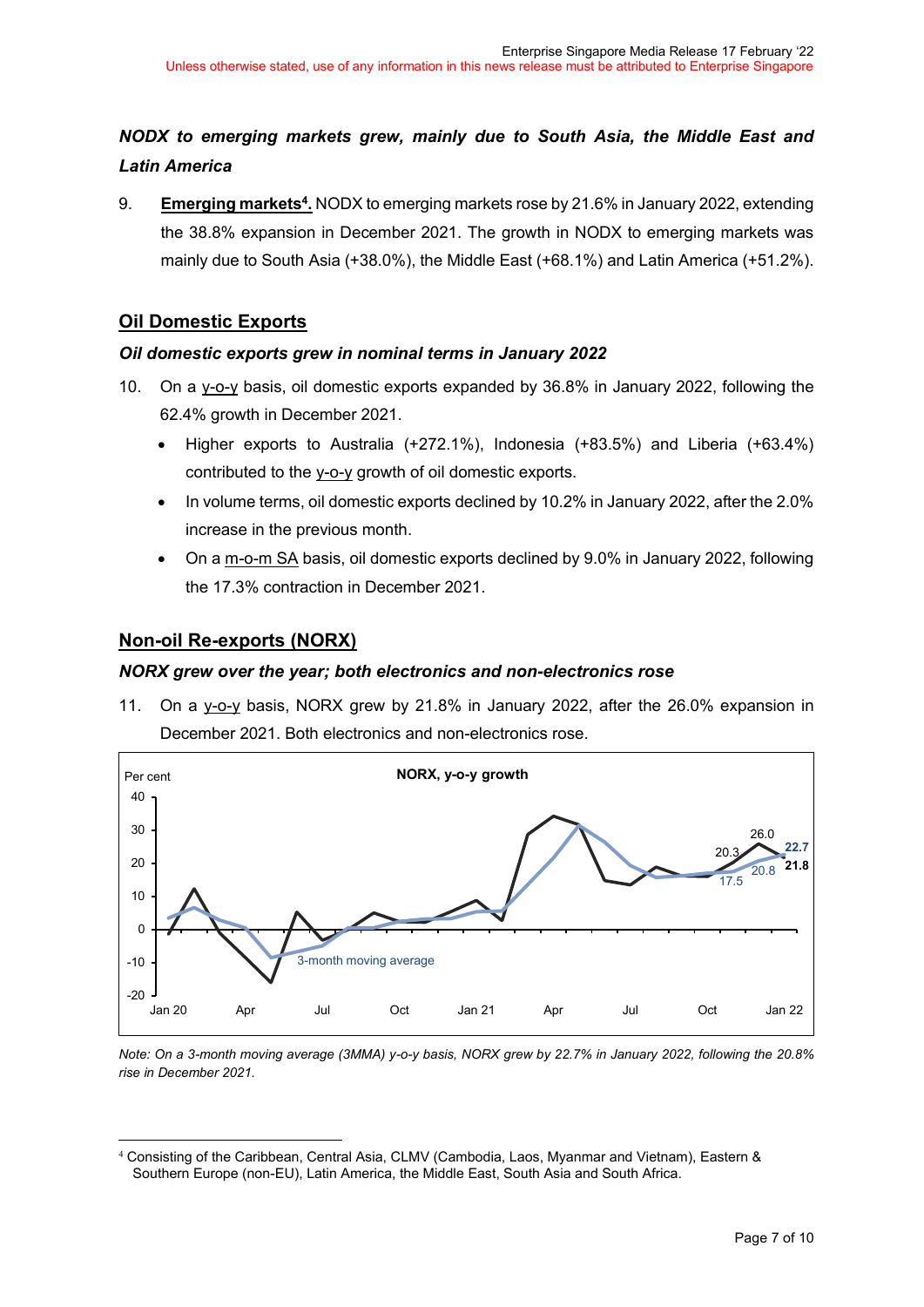- 12. **Electronic products.** On a y-o-y basis, electronic NORX rose by 21.6% in January 2022, following the 30.2% expansion in December 2021. The growth in electronic NORX was due to ICs (+36.3%), PCs (+34.4%) and diodes & transistors (+7.2%).
- 13. **Non-electronic products.** On a y-o-y basis, non-electronic NORX grew by 22.0% in January 2022, after the 21.2% rise in December 2021. The growth in non-electronic NORX was due to non-electric engines & motors (+86.8%), specialised machinery (+46.7%) and electrical machinery (+48.3%).
- 14. **Top 10 Markets.** NORX to the top 10 markets as a whole rose in January 2022. The top three contributors to NORX growth were China (+37.7%), Hong Kong (+18.2%) and Indonesia (+41.9%).

#### *Seasonally-adjusted NORX grew over the month*

15. On a m-o-m SA basis, NORX increased by 1.4% in January 2022, following the 5.6% growth in the previous month. Non-electronic NORX grew while electronics declined. On a SA basis, the level of NORX reached S\$31.1 billion in January 2022, higher than the S\$30.6 billion in the previous month.



*Note: On a SA basis, NORX in January 2022 (S\$31.1 billion) was higher than that of the previous month (S\$30.6 billion) and a year ago (January 2021: S\$25.5 billion; 2021's average: S\$27.7 billion).*